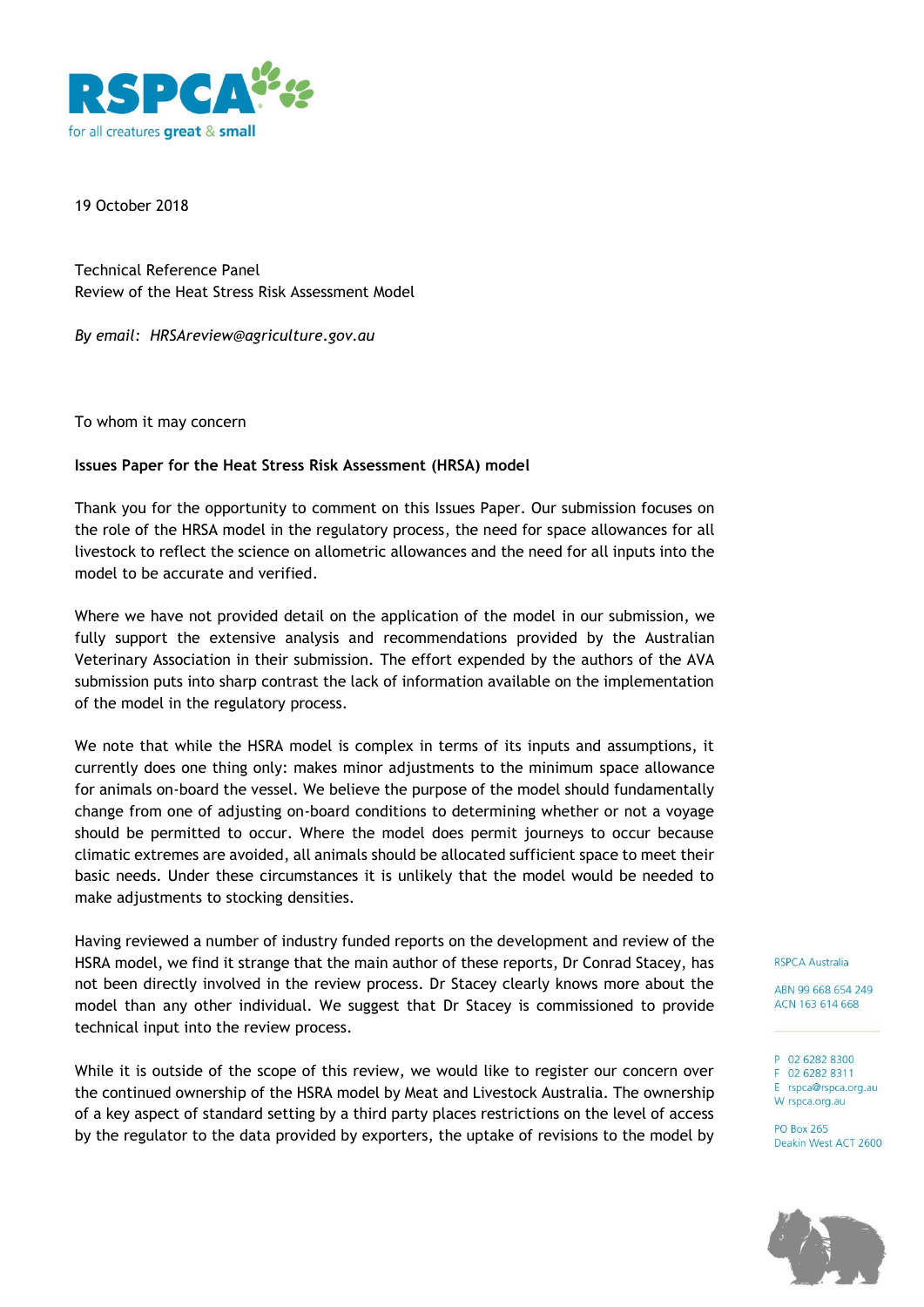industry, and a lack of public transparency. The ownership of the HSRA model should be transferred to the regulator and made publicly transparent.

Yours sincerely

ďA knes

Dr Bidda Jones Chief Science and Strategy Officer RSPCA Australia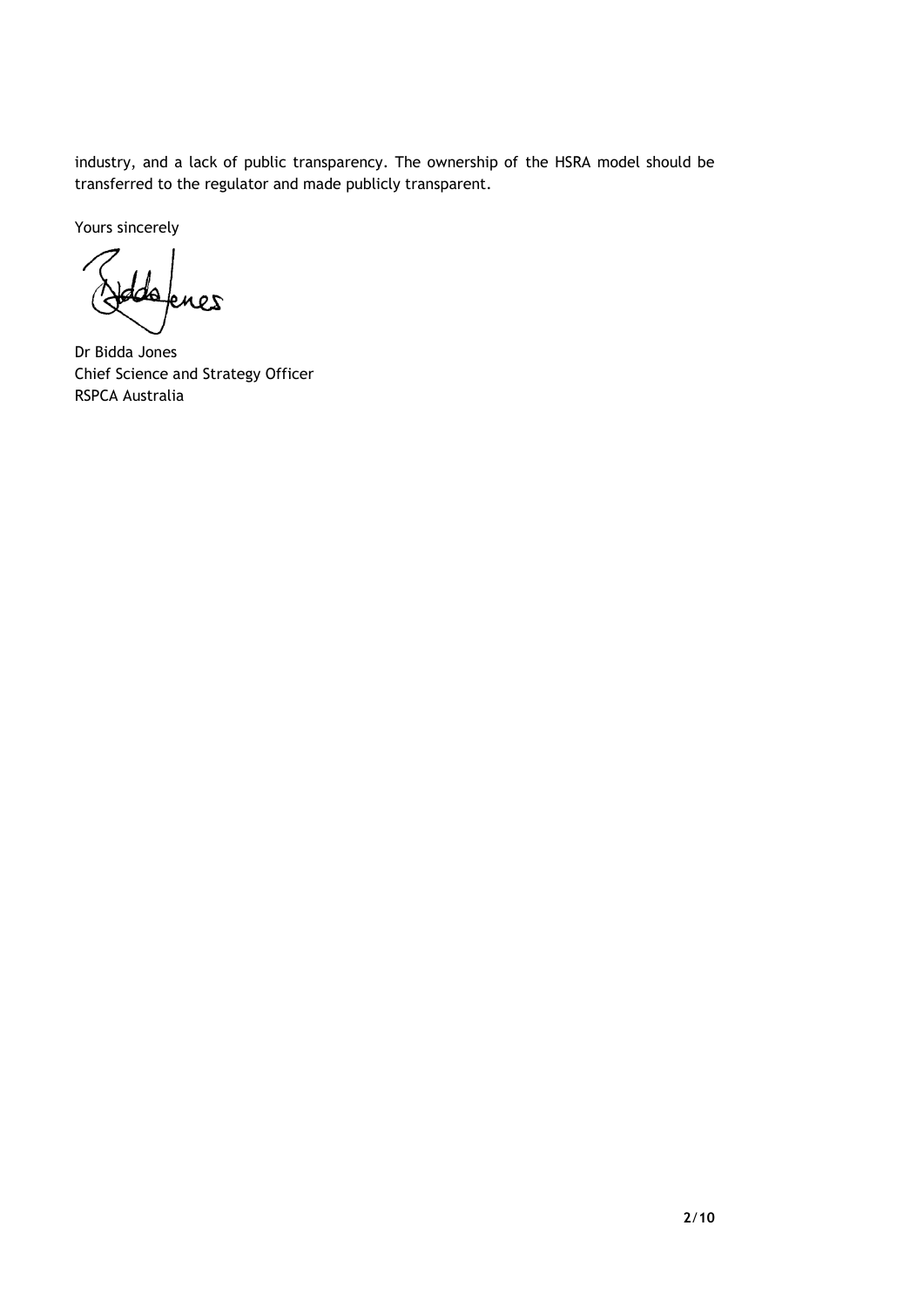## **RSPCA Australia submission**

## **Issues Paper - Review of the Heat Stress Risk Assessment model**

| <b>General comments</b>                                                                                                                                                                                                                                                                                                                                                                                                          |
|----------------------------------------------------------------------------------------------------------------------------------------------------------------------------------------------------------------------------------------------------------------------------------------------------------------------------------------------------------------------------------------------------------------------------------|
| <b>HRSA explanation and history</b>                                                                                                                                                                                                                                                                                                                                                                                              |
| We suggest that for the review to be given sufficient context, the Issues Paper should provide detailed<br>information and consideration of the history of the development, review and implementation of the<br>HRSA model (HotStuff). This is lacking in the current document.                                                                                                                                                  |
| Adoption of revisions to the model                                                                                                                                                                                                                                                                                                                                                                                               |
| The Regulator should require that any revisions to the model are required to be adopted in a timely<br>manner.                                                                                                                                                                                                                                                                                                                   |
| The first version of the model was developed in 2003 and a number of refinements made over the<br>period 2003-2005 (Issues Paper Appendix B). Version 3 of Hotstuff was developed in 2009 yet we note<br>that according to Stacey 2017a:                                                                                                                                                                                         |
| While the project to develop Version 3 of HotStuff included a revised weather analysis,<br>Version 3 was not adopted.                                                                                                                                                                                                                                                                                                            |
| Furthermore, there must be a requirement for limitations to the model identified in the review<br>process to be acted on as soon as they are identified.                                                                                                                                                                                                                                                                         |
| In the 2011 revision of Hotstuff (V4), Stacey reported three issues which "threatened the efficacy of<br>the HotStuff method" which were:                                                                                                                                                                                                                                                                                        |
| Lack of independent auditing of PAT values<br>$\bullet$                                                                                                                                                                                                                                                                                                                                                                          |
| That mechanically supplied air was treated as 'fresh' air (this was identified as an issue as<br>$\bullet$<br>early as 2001 (MAMIC 2001)                                                                                                                                                                                                                                                                                         |
| That current practice in two-tier open decks with low mechanical pen air turnover was<br>$\bullet$<br>unsatisfactory from a risk view                                                                                                                                                                                                                                                                                            |
| These exact same issues were listed in the 2017 review (V5; Stacey 2017a). At the time of the<br>McCarthy review they had still not been addressed. It was only due to the McCarthy Review<br>recommendations that the requirement was introduced to require independent verification of PAT<br>scores.                                                                                                                          |
| Accurate data are required to support the assumptions of the model                                                                                                                                                                                                                                                                                                                                                               |
| A number of the reports listed in Appendix B have emphasised the fact that the model is only as good<br>as the data it is based on. It is notable that those aspects of the model where datasets are limited<br>relate mostly to areas where the limitation is industry access. Exporters appear to be disinclined to<br>collect or make data available to the model designers and research on biological parameters is limited: |
| From Stacey 2006 (LIVE.0228):                                                                                                                                                                                                                                                                                                                                                                                                    |
| In reviewing available data sets to estimate heat stress thresholds, the need for data quality again<br>became clear. As long as there is significant doubt about any relevant aspect of a data set, it is very<br>difficult to use that data at all.                                                                                                                                                                            |
| From Ferguson et al 2008:                                                                                                                                                                                                                                                                                                                                                                                                        |
|                                                                                                                                                                                                                                                                                                                                                                                                                                  |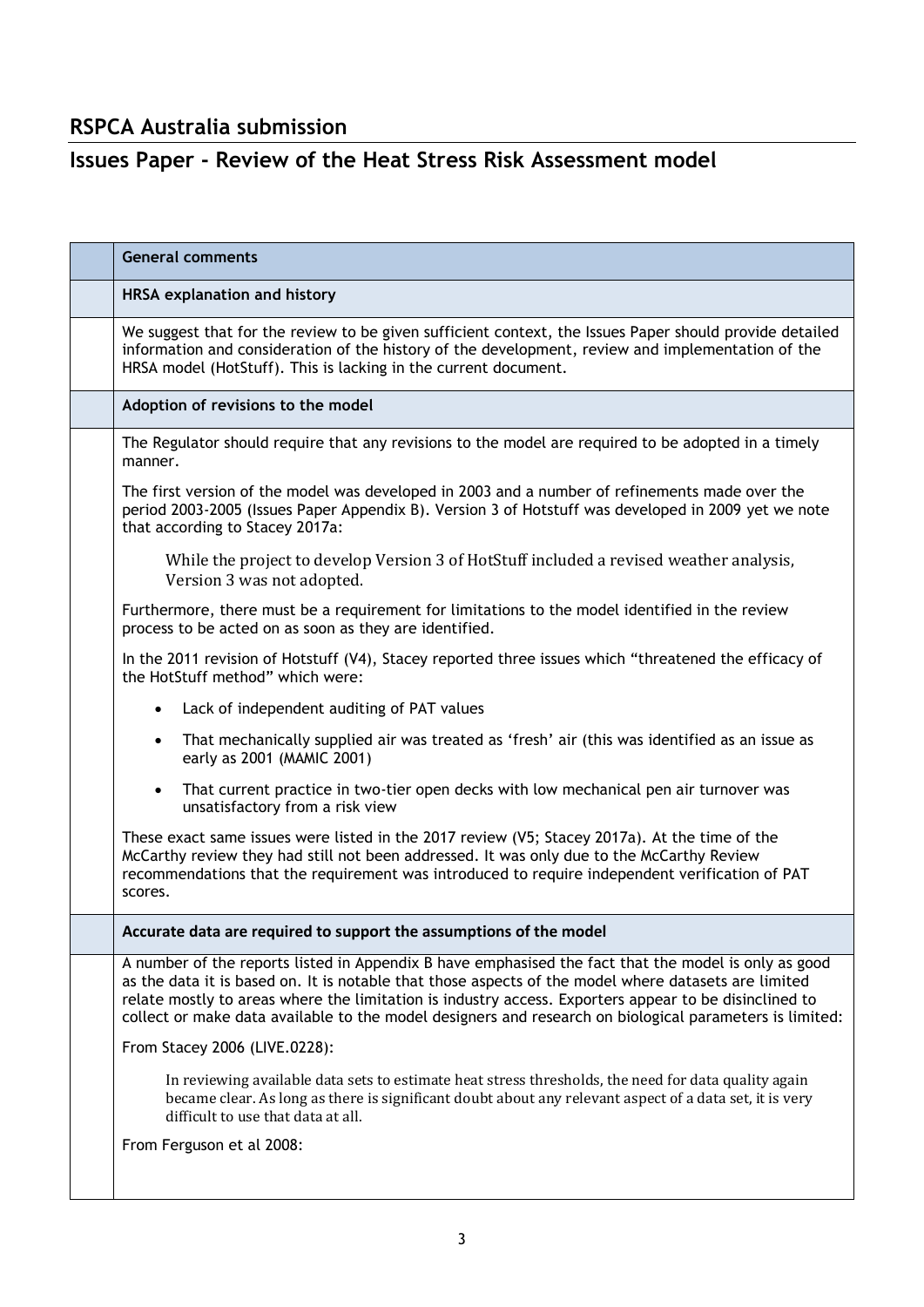|     | With regard to the data and assumptions used in the model, it is acknowledged that the derivation of<br>livestock mortality limits and scaling factors (condition score, coat length, acclimatisation) is based on<br>relatively limited datasets.                                                                                                                                                                                                                                                                                                                                                                                                                |
|-----|-------------------------------------------------------------------------------------------------------------------------------------------------------------------------------------------------------------------------------------------------------------------------------------------------------------------------------------------------------------------------------------------------------------------------------------------------------------------------------------------------------------------------------------------------------------------------------------------------------------------------------------------------------------------|
|     | From Stacey 2017(b):                                                                                                                                                                                                                                                                                                                                                                                                                                                                                                                                                                                                                                              |
|     | Many of the Voluntary Observing Ships (VOS) observation records had no value entered for the wet<br>bulb temperature. The wet bulb temperature is central to the HotStuff method and without a wet bulb<br>value the records cannot be used.                                                                                                                                                                                                                                                                                                                                                                                                                      |
|     | Access to the literature cited in the Issues Paper                                                                                                                                                                                                                                                                                                                                                                                                                                                                                                                                                                                                                |
|     | The Issues Paper cites the following reference:                                                                                                                                                                                                                                                                                                                                                                                                                                                                                                                                                                                                                   |
|     | Stacey, C. (2018) Effect of livestock heat stress risk standard on stocking densities for sheep on live<br>export vessels—Prepared by Stacey Agnew Pty Ltd for MLA/LiveCorp, as part of a response to the<br>review being conducted by Dr Michael McCarthy                                                                                                                                                                                                                                                                                                                                                                                                        |
|     | This reference is not publicly available. We understand that the reference was requested from the TRC<br>but has not been provided.                                                                                                                                                                                                                                                                                                                                                                                                                                                                                                                               |
| 3.1 | Questions about mortality limit and heat stress threshold:                                                                                                                                                                                                                                                                                                                                                                                                                                                                                                                                                                                                        |
|     | How should the effects of heat on animals be defined?                                                                                                                                                                                                                                                                                                                                                                                                                                                                                                                                                                                                             |
|     | How would you detect heat load in the animal? (How is the animal acting?)                                                                                                                                                                                                                                                                                                                                                                                                                                                                                                                                                                                         |
|     | What level of heat load is tolerable/acceptable? (Considerations might be: What can a sheep's body<br>temperature be before the animal starts to suffer heat stress? / What are the signs the sheep is too<br>hot?)                                                                                                                                                                                                                                                                                                                                                                                                                                               |
|     | Are the model standard Merino estimates for heat stress threshold (30.6°C WBT) and mortality limit<br>(35.5°C WBT) appropriate/accurate or are there other estimates, supported by the available science<br>that should be considered?                                                                                                                                                                                                                                                                                                                                                                                                                            |
|     | Are there other physiological indicators linked to the effects of excessive heat on sheep that could be<br>measured and considered for inclusion in the HSRA model?                                                                                                                                                                                                                                                                                                                                                                                                                                                                                               |
|     | What animal welfare indicators could be considered in assessing the effects of heat on animals?                                                                                                                                                                                                                                                                                                                                                                                                                                                                                                                                                                   |
|     | Several authors have questioned whether the model Merino estimates for heat stress threshold (30.6°C<br>WBT) and mortality limit (35.5°C WBT) are appropriate or accurate.                                                                                                                                                                                                                                                                                                                                                                                                                                                                                        |
|     | The AVA (2018) submission to the McCarthy review states:                                                                                                                                                                                                                                                                                                                                                                                                                                                                                                                                                                                                          |
|     | In the original HotStuff document, that pre-dated the research of Stockman (2006), the authors stated<br>"while the animal HST and ML are uncertain, the trends of there (sic) parameters with the risk influences of<br>weight, breed, coat, acclimatisation and fat score are less clear" (Maunsell-Australia 2003). The Stockman<br>studies were funded by industry, based on the uncertainty of HST in the original model. The parameters of<br>the HSRA model should be reassessed as results set out in Stockman (2006) strongly suggest the HST should<br>be lowered, and is supported by comments by Shiell and co-workers (Shiell, Perkins et al. 2013). |
|     | Collins et al. (2018) state:                                                                                                                                                                                                                                                                                                                                                                                                                                                                                                                                                                                                                                      |
|     | The definition of HST and the use of this definition in the HSRA may not sufficiently account for the<br>effects of environmental conditions, acclimatisation, and thermoregulatory responses of animals.<br>The concept of HST and the HSRA model also does not take into account the cumulative effects of<br>heat load over time and the capacity of the animals to recover during periods of respite*.                                                                                                                                                                                                                                                        |
|     | It should be noted that while 'the capacity of animals to recover' may help to prevent them from dying,<br>it does not prevent them from suffering during periods of prolonged heat stress.                                                                                                                                                                                                                                                                                                                                                                                                                                                                       |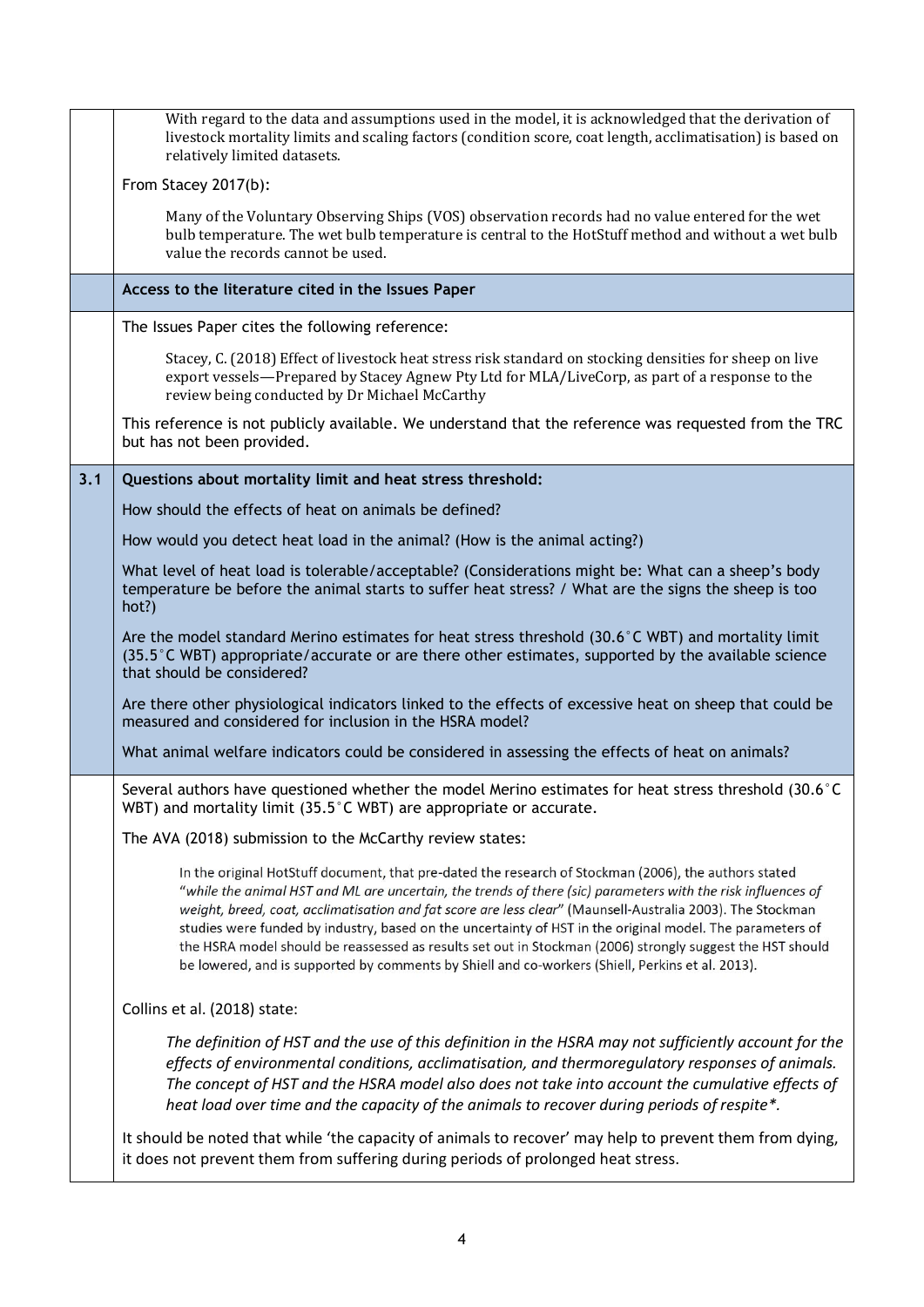|     |                                                                                                                                                                                                                                                                                                                                                                                                                                                                                                                                                                                                                                                                                                                                                                                                                                                                                                                                                                                                                                                                                                                                                                                                                                                                                                     |                                       |                | Heat stress is, by definition, stressful, and the aim of the HRSA model should be to prevent sheep and<br>other animals from any risk of this occurring.                                                                                                                                                                                                                                                                                                                                                                         |                |            |                           |                                 |                                  |                                      |
|-----|-----------------------------------------------------------------------------------------------------------------------------------------------------------------------------------------------------------------------------------------------------------------------------------------------------------------------------------------------------------------------------------------------------------------------------------------------------------------------------------------------------------------------------------------------------------------------------------------------------------------------------------------------------------------------------------------------------------------------------------------------------------------------------------------------------------------------------------------------------------------------------------------------------------------------------------------------------------------------------------------------------------------------------------------------------------------------------------------------------------------------------------------------------------------------------------------------------------------------------------------------------------------------------------------------------|---------------------------------------|----------------|----------------------------------------------------------------------------------------------------------------------------------------------------------------------------------------------------------------------------------------------------------------------------------------------------------------------------------------------------------------------------------------------------------------------------------------------------------------------------------------------------------------------------------|----------------|------------|---------------------------|---------------------------------|----------------------------------|--------------------------------------|
|     |                                                                                                                                                                                                                                                                                                                                                                                                                                                                                                                                                                                                                                                                                                                                                                                                                                                                                                                                                                                                                                                                                                                                                                                                                                                                                                     |                                       |                | We support the recommendations made by the AVA that sheep should never be exposed to a heat<br>stress threshold (HST) of 3 and that sheep should not be exposed to HST 2 for more than 3<br>consecutive days where there is no diurnal variation in temperature. We also support the AVA's<br>proposed definitions of HST scores as outlined in Table 1 of their submission.                                                                                                                                                     |                |            |                           |                                 |                                  |                                      |
|     |                                                                                                                                                                                                                                                                                                                                                                                                                                                                                                                                                                                                                                                                                                                                                                                                                                                                                                                                                                                                                                                                                                                                                                                                                                                                                                     |                                       |                | Recommendation from MAMIC 2001:                                                                                                                                                                                                                                                                                                                                                                                                                                                                                                  |                |            |                           |                                 |                                  |                                      |
|     |                                                                                                                                                                                                                                                                                                                                                                                                                                                                                                                                                                                                                                                                                                                                                                                                                                                                                                                                                                                                                                                                                                                                                                                                                                                                                                     |                                       |                | The stockmen should be trained in the use of hand held sensors to measure dry bulb and wet<br>bulb temperature and CO2 concentration, with representative measurements to be recorded<br>whenever animal stress is noted. Ventilation arrangement and pen air speeds should also be<br>noted. The data and animal observations should be recorded on a standard form and<br>forwarded to MLA and LiveCorp to expand the available heat stress database. The data<br>should include a photograph of the beasts and pens involved. |                |            |                           |                                 |                                  |                                      |
| 4.1 |                                                                                                                                                                                                                                                                                                                                                                                                                                                                                                                                                                                                                                                                                                                                                                                                                                                                                                                                                                                                                                                                                                                                                                                                                                                                                                     | Outputs of the current HRSA model     |                |                                                                                                                                                                                                                                                                                                                                                                                                                                                                                                                                  |                |            |                           |                                 |                                  |                                      |
|     | In order to understand the relevance of the HRSA model to animal welfare, the reader needs to<br>understand what effect the model actually has on the loading of sheep. Some information is presented<br>on this in Section 4.1 where it is made clear that in cases where the deck PAT is above 200m/h the<br>model has no effect whatsoever:<br>Decks carrying 40kg adult Merinos will not be subject to destocking as a result of the risk of<br>heat stress if the deck PAT is 200m/h or higher.<br>However, the issues paper provides no information on what the deck PAT scores of vessels in current<br>use are. We urge the panel to ensure that in the next stage of this process, examples are generated to<br>demonstrate whet the model actually means in terms of outputs with reference to the current fleet of<br>ships, including those with double tiers and open and closed decks.<br>The following examples of the space allowances generated by the model for sheep exported to Middle<br>Eastern ports are from HRSA reports released through freedom of information requests - a more details<br>table of this type showing results for the same weight sheep, would help in the general understanding<br>of the effect of the model when different risk factors are applied. |                                       |                |                                                                                                                                                                                                                                                                                                                                                                                                                                                                                                                                  |                |            |                           |                                 |                                  |                                      |
|     | <b>Arrival</b><br>month                                                                                                                                                                                                                                                                                                                                                                                                                                                                                                                                                                                                                                                                                                                                                                                                                                                                                                                                                                                                                                                                                                                                                                                                                                                                             | Weight                                | Fat<br>score   | Coat type                                                                                                                                                                                                                                                                                                                                                                                                                                                                                                                        | Acc.<br>Zone   | <b>WBT</b> | <b>Deck</b><br><b>PAT</b> | Space/head<br>(m <sup>2</sup> ) | <b>ASEL</b><br>(m <sup>2</sup> ) | <b>Increase</b><br>(m <sup>2</sup> ) |
|     | Aug                                                                                                                                                                                                                                                                                                                                                                                                                                                                                                                                                                                                                                                                                                                                                                                                                                                                                                                                                                                                                                                                                                                                                                                                                                                                                                 | 50kg                                  | $\overline{2}$ | Shorn 10mm                                                                                                                                                                                                                                                                                                                                                                                                                                                                                                                       | $\overline{3}$ | 10.3       | 250                       | 0.329                           | 0.315                            | 0.014                                |
|     | Sep                                                                                                                                                                                                                                                                                                                                                                                                                                                                                                                                                                                                                                                                                                                                                                                                                                                                                                                                                                                                                                                                                                                                                                                                                                                                                                 | 55kg                                  | $\overline{3}$ | Shorn 10mm                                                                                                                                                                                                                                                                                                                                                                                                                                                                                                                       | $\mathbf{1}$   | 7.53       | 366                       | 0.351                           | 0.351                            | $\mathbf 0$                          |
|     | Oct                                                                                                                                                                                                                                                                                                                                                                                                                                                                                                                                                                                                                                                                                                                                                                                                                                                                                                                                                                                                                                                                                                                                                                                                                                                                                                 | 52kg                                  | $\overline{2}$ | Shorn 10mm                                                                                                                                                                                                                                                                                                                                                                                                                                                                                                                       | $\overline{3}$ | 13.0       | 61                        | 0.339                           | 0.329                            | 0.010                                |
|     | Nov                                                                                                                                                                                                                                                                                                                                                                                                                                                                                                                                                                                                                                                                                                                                                                                                                                                                                                                                                                                                                                                                                                                                                                                                                                                                                                 | 52kg                                  | $\overline{2}$ | Shorn 10mm                                                                                                                                                                                                                                                                                                                                                                                                                                                                                                                       | $\overline{3}$ | 16.6       | 61                        | 0.324                           | 0.324                            | $\mathbf 0$                          |
|     |                                                                                                                                                                                                                                                                                                                                                                                                                                                                                                                                                                                                                                                                                                                                                                                                                                                                                                                                                                                                                                                                                                                                                                                                                                                                                                     |                                       |                | What this clearly indicates is that despite the complex inputs into the current model, the effect on<br>stocking density is minimal or non-existent.                                                                                                                                                                                                                                                                                                                                                                             |                |            |                           |                                 |                                  |                                      |
| 4.1 |                                                                                                                                                                                                                                                                                                                                                                                                                                                                                                                                                                                                                                                                                                                                                                                                                                                                                                                                                                                                                                                                                                                                                                                                                                                                                                     | <b>Questions about HSRA settings:</b> |                | How should the probability settings used in the HSRA model be determined?<br>How might the change from mortality to heat load be incorporated in the mathematical model?                                                                                                                                                                                                                                                                                                                                                         |                |            |                           |                                 |                                  |                                      |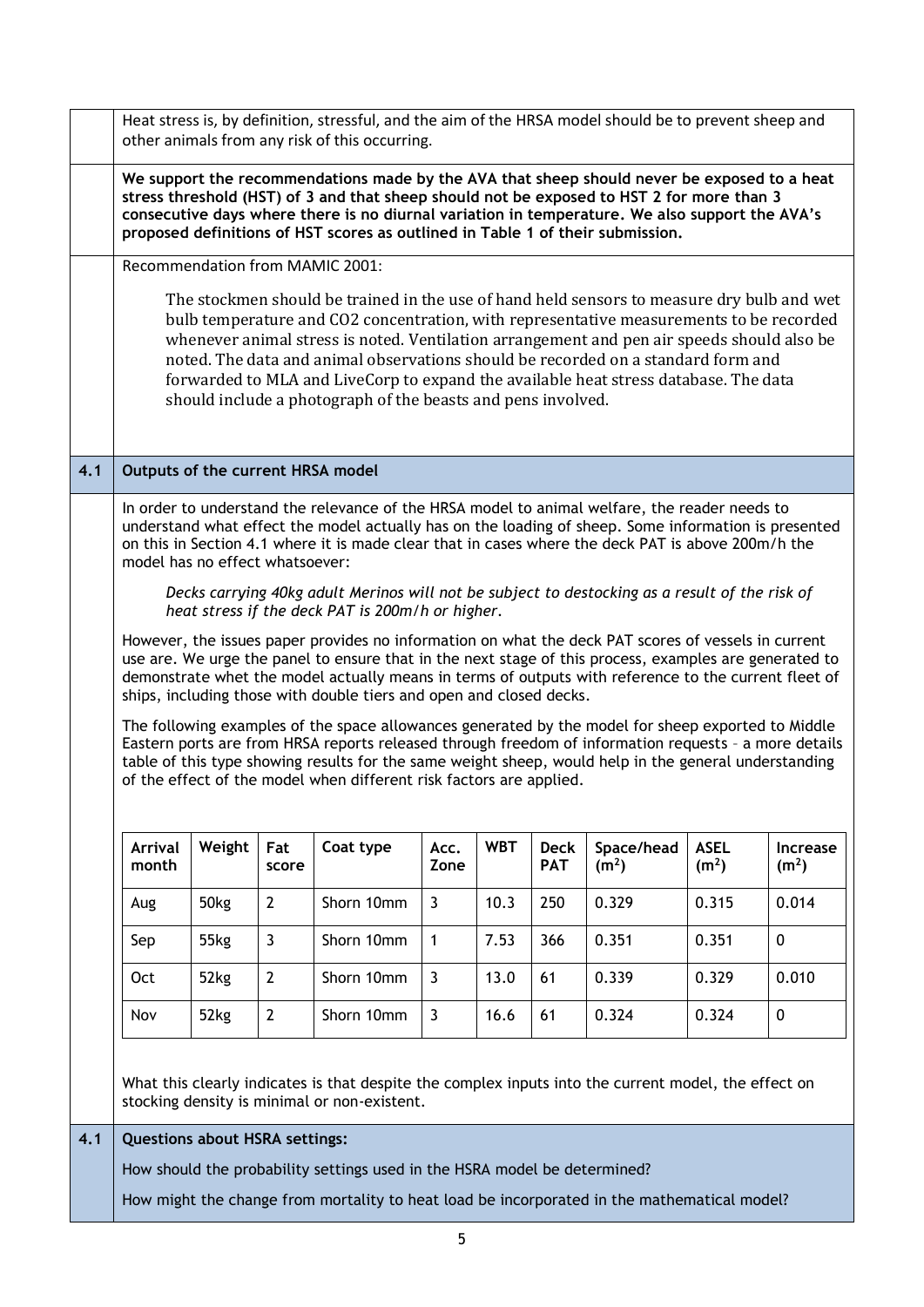|     | What other probability settings might be considered for inclusion in the HSRA model and on what basis?                                                                                                                                                                                                                                                                                                                                                                                                                                                                            |  |  |  |  |  |  |
|-----|-----------------------------------------------------------------------------------------------------------------------------------------------------------------------------------------------------------------------------------------------------------------------------------------------------------------------------------------------------------------------------------------------------------------------------------------------------------------------------------------------------------------------------------------------------------------------------------|--|--|--|--|--|--|
|     | We support the principle that the HSRA model be used to actually assess the risk of heat stress, and<br>provide outputs which will ensure that animals do not experience heat stress during live export<br>voyages. This obviously means that the model must change its probability settings from the risk of<br>mortality to the risk of heat stress as recommended by the McCarthy Review. It also means that the<br>output of the model must shift from adjusting space allowances on board the vessel to determining<br>whether or not a voyage should be permitted to occur. |  |  |  |  |  |  |
|     | Inputs into the model                                                                                                                                                                                                                                                                                                                                                                                                                                                                                                                                                             |  |  |  |  |  |  |
|     | We have concerns about the reliance on industry to provide accurate information on the consignment-<br>based inputs into the model and the way in which these inputs are averaged across decks. This relates<br>to the animal's weight, fat score, coat type, acclimatisation zone and WBT for each deck. For<br>example, the practice of 'topping up' consignments of sheep from saleyards in the days prior to<br>loading means that these sheep are will differ from the profile of inputs into the HSRA.                                                                      |  |  |  |  |  |  |
|     | One aspect missing from any previous review of the implementation of the model is an assessment of<br>how accurate these data are. There should be an auditing requirement during the export process to<br>assess whether the data supplied match the details of the consignment (i.e. does the profile of weight,<br>fat score, coat type etc. match the actual sheep loaded. If this were carried out during real time,<br>adjustments should be made to loading where specifications differ from those input into the model.                                                   |  |  |  |  |  |  |
|     | The panel should also consider whether inputs averaged over an entire deck are able to reduce the risk<br>for individual sheep to an acceptable level. For example, it is unclear how the variation in PAT scores<br>in different areas of the deck are accounted for in the deck PAT.                                                                                                                                                                                                                                                                                            |  |  |  |  |  |  |
| 4.2 | Questions about allometric stocking densities:                                                                                                                                                                                                                                                                                                                                                                                                                                                                                                                                    |  |  |  |  |  |  |
|     | How can allometric stocking densities most effectively be used?                                                                                                                                                                                                                                                                                                                                                                                                                                                                                                                   |  |  |  |  |  |  |
|     | What k-value (constant) should be used in the allometric equation, and what is the scientific basis for<br>this choice?                                                                                                                                                                                                                                                                                                                                                                                                                                                           |  |  |  |  |  |  |
|     | Stocking densities should ensure that they are consistent with allometric principles, that is, they<br>should be consistent with the space an animal occupies as a consequence of its mass when performing<br>the normal behaviours.                                                                                                                                                                                                                                                                                                                                              |  |  |  |  |  |  |
|     | The RSPCA supports the use of allometric stocking densities for all species for all voyages at all times<br>of the year. However, the k-value assigned should not just be sufficient to avoid consistent harm: they<br>must be sufficient for all animals to be lying down at the same time, for all animals to easily access<br>food and water providers, for the identification of shy feeders and for visual inspection of all animals.                                                                                                                                        |  |  |  |  |  |  |
|     | This is consistent with OIE requirements which state:                                                                                                                                                                                                                                                                                                                                                                                                                                                                                                                             |  |  |  |  |  |  |
|     | 7.2.5. Planning the journey                                                                                                                                                                                                                                                                                                                                                                                                                                                                                                                                                       |  |  |  |  |  |  |
|     | 7. Space allowance                                                                                                                                                                                                                                                                                                                                                                                                                                                                                                                                                                |  |  |  |  |  |  |
|     | b) Each animal should be able to assume its natural position for transport  When animals lie<br>down, there should be enough space for every animal to adopt a normal lying posture.                                                                                                                                                                                                                                                                                                                                                                                              |  |  |  |  |  |  |
|     | 7.2.9. Travel                                                                                                                                                                                                                                                                                                                                                                                                                                                                                                                                                                     |  |  |  |  |  |  |
|     | 1. General considerations                                                                                                                                                                                                                                                                                                                                                                                                                                                                                                                                                         |  |  |  |  |  |  |
|     | d) Adequate access to suitable feed and water should be ensured for all animals in each pen.                                                                                                                                                                                                                                                                                                                                                                                                                                                                                      |  |  |  |  |  |  |
|     | In intensive housing systems, the threshold below which there are consistent adverse effects on<br>welfare has been described by the allometric equation:                                                                                                                                                                                                                                                                                                                                                                                                                         |  |  |  |  |  |  |
|     | Area (m <sup>2</sup> ) = $0.033 \times W^{0.66}$                                                                                                                                                                                                                                                                                                                                                                                                                                                                                                                                  |  |  |  |  |  |  |
|     | However, to provide sufficient space for all animals to be able to move from a standing to a lying<br>position, and vice versa, a larger space allowance is required. During sea transport, a key requirement<br>is that animals in pens are able to move and access feed and water with ease. This means that space                                                                                                                                                                                                                                                              |  |  |  |  |  |  |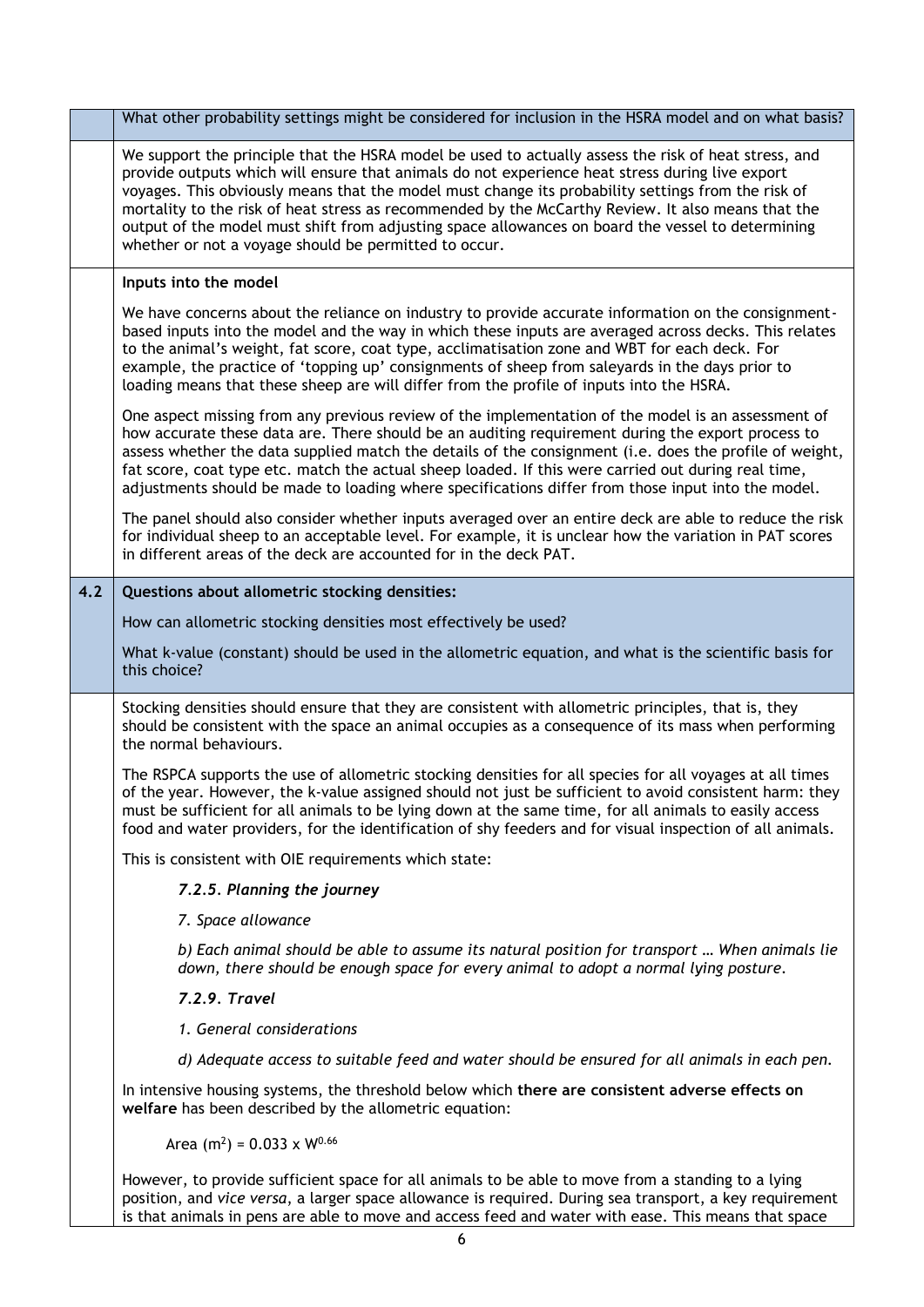|     | allowance should take into account the lying down and standing up behaviours of animals. An animal<br>lying down in a pen, should not be hindered in its attempt to rise by other animals standing over/near<br>it.                                                                                                |
|-----|--------------------------------------------------------------------------------------------------------------------------------------------------------------------------------------------------------------------------------------------------------------------------------------------------------------------|
|     | The area required for animals to move between lying and standing is described by the allometric<br>formula:                                                                                                                                                                                                        |
|     | Area $(m^2) = 0.047 \times W^{0.66}$                                                                                                                                                                                                                                                                               |
|     | Current ASEL requirements for sheep on-board ship provide a k-value of 0.024 (for cattle the k-value is<br>0.028). This allowance provides sheep and cattle with just enough room to stand without contacting<br>other animals, but not enough room for all animals in a group to lie down.                        |
|     | Studies of sheep transport indicate that it may be that a k-value of 0.039 is required for the majority<br>of sheep to be able to lie down. A k-value of 0.047 allows for all animals to lie down at the same<br>time. The same values can be applied to calculating stocking densities for both sheep and cattle. |
|     | This is a basic requirement irrespective of the risk of heat stress and should apply as the basic<br>minimum all year round for all species.                                                                                                                                                                       |
| 5.1 | Questions about heat load exposure and destination ports:                                                                                                                                                                                                                                                          |
|     | How might potential duration and repeated exposure to high heat loads be incorporated into the HSRA<br>model?                                                                                                                                                                                                      |
|     | How might minimum daily temperatures be factored into the HSRA model?                                                                                                                                                                                                                                              |
|     | How might multiple discharge ports be taken into account when assessing heat stress risk?                                                                                                                                                                                                                          |
|     | The model should be adjusted to take into account:                                                                                                                                                                                                                                                                 |
|     | The duration of exposure to elevated wet bulb temperatures (WBT)<br>$\bullet$                                                                                                                                                                                                                                      |
|     | The level of diurnal variation in WBT, as this has is directly connected to cumulative heat load<br>$\bullet$                                                                                                                                                                                                      |
|     | The potential for repeated exposure to elevated WBT<br>$\bullet$                                                                                                                                                                                                                                                   |
|     | We support the AVA's recommendation that sheep should never be exposed to a HST level of 3 and<br>should not be exposed to a HST level of 2 for more than 3 consecutive days where there is no diurnal<br>variation in temperature.                                                                                |
|     | This risk calculation should be carried out for all voyages where there is a risk that animals may be<br>exposed to consecutive days of temperatures exceeding their heat stress thresholds. This many occur<br>when crossing the equator at any time of year.                                                     |
|     | According to Stacey (2017a), the risk of mortality while sailing is assessed using weather data from<br>voluntary observing ships. However, it appears that the majority of these ships have failed to record<br>WBT Stacey 2017(b) states:                                                                        |
|     | Many of the Voluntary Observing Ships (VOS) observation records had no value entered for<br>the wet bulb temperature. The wet bulb temperature is central to the HotStuff method and<br>without a wet bulb value the records cannot be used.                                                                       |
|     | Concerns have also been raised about the accuracy of WBT readings on board vessels in terms of the<br>location of thermometers and the times of day when WBT is recorded.                                                                                                                                          |
|     | Given the reliance on the WBT as a means of determining the risk of heat stress the absence of<br>accurate voyage data is a significant problem.                                                                                                                                                                   |
|     | In the absence of sufficient accurate data on WBT from actual voyages, the most conservative<br>estimate of WBT should be used if risk is to be properly mitigated.                                                                                                                                                |
|     | In situations where there is clear historical evidence that heat stress events cannot be avoided (i.e. for<br>voyages carrying live sheep to the Middle East during May to October), these voyages should not be<br>permitted.                                                                                     |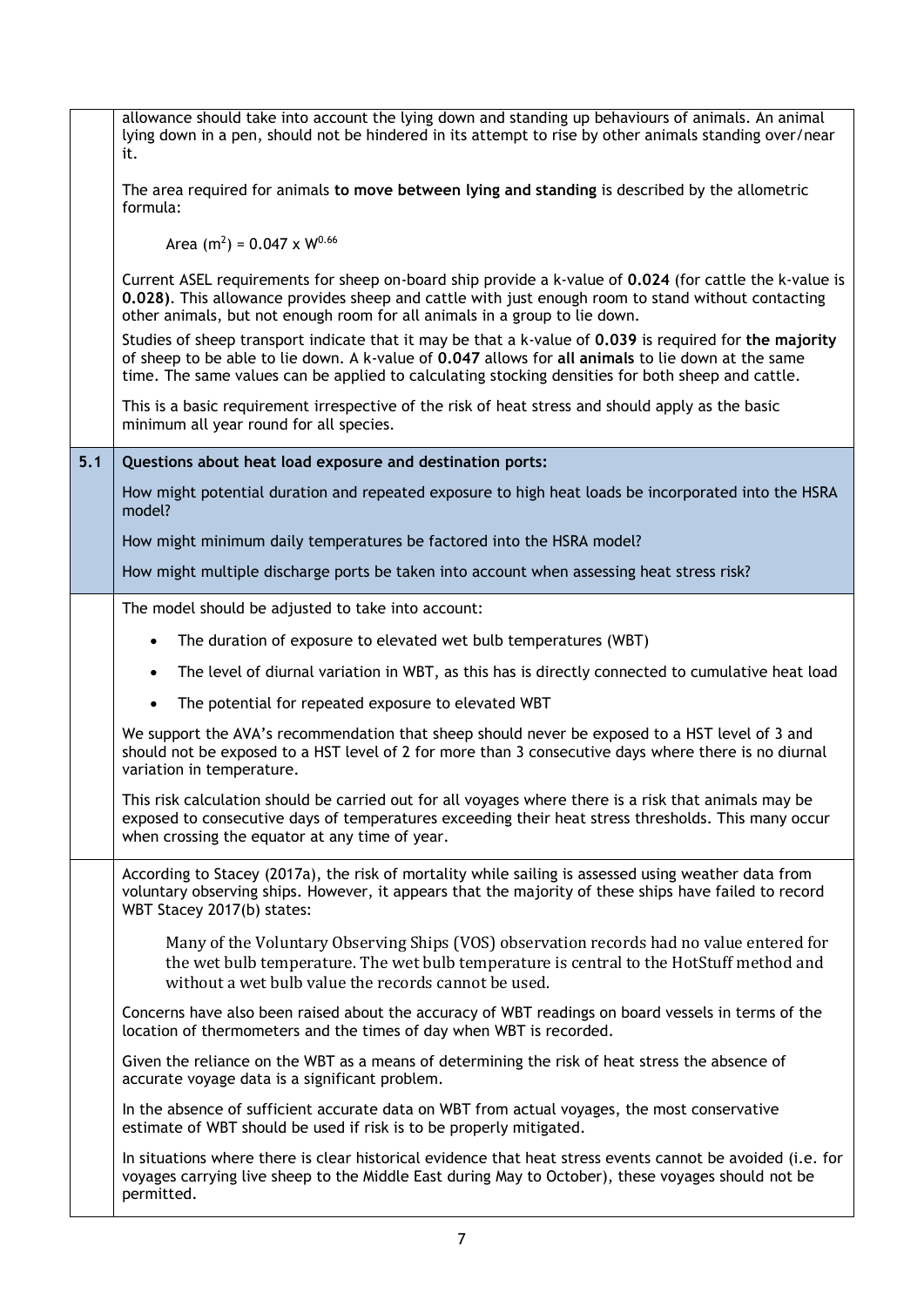|       | Factors to reduce heat load                                                                                                                                                                                                                                                                                                                                                                                                                                                                                                                                                                                                           |
|-------|---------------------------------------------------------------------------------------------------------------------------------------------------------------------------------------------------------------------------------------------------------------------------------------------------------------------------------------------------------------------------------------------------------------------------------------------------------------------------------------------------------------------------------------------------------------------------------------------------------------------------------------|
|       | Collins et al (2018) suggest a number of factors that could be used to reduce heat load, including:                                                                                                                                                                                                                                                                                                                                                                                                                                                                                                                                   |
|       | improved heat load forecasting with the capacity to deal with the effects of cumulative heat<br>$\bullet$<br>load                                                                                                                                                                                                                                                                                                                                                                                                                                                                                                                     |
|       | reducing stocking densities across all voyages<br>$\bullet$                                                                                                                                                                                                                                                                                                                                                                                                                                                                                                                                                                           |
|       | improving bedding management<br>$\bullet$                                                                                                                                                                                                                                                                                                                                                                                                                                                                                                                                                                                             |
|       | wetting of animals (more appropriate for cattle than sheep)<br>$\bullet$                                                                                                                                                                                                                                                                                                                                                                                                                                                                                                                                                              |
|       | These suggestions reflect those made in previous reports. The authors also suggest a number of areas<br>where further research is needed to determine how adverse heat load events can be avoided.                                                                                                                                                                                                                                                                                                                                                                                                                                    |
|       | Given what we know already about the outcomes of voyages where heat load events have occurred,<br>and the suffering experienced by affected animals, our view is that the focus should not be on<br>exploring management solutions which are unlikely to be effective, but on setting clear parameters for<br>when voyages should be avoided because there is a risk that animals will be exposed to a heat stress<br>threshold of 3 or above.                                                                                                                                                                                        |
| $5.2$ | <b>Questions about ventilation:</b>                                                                                                                                                                                                                                                                                                                                                                                                                                                                                                                                                                                                   |
|       | What elements or factors contribute to good ventilation performance on a vessel?                                                                                                                                                                                                                                                                                                                                                                                                                                                                                                                                                      |
|       | How might ventilation performance be incorporated into the HSRA model?                                                                                                                                                                                                                                                                                                                                                                                                                                                                                                                                                                |
|       | How might we ensure ventilation design delivers efficiency/performance/output requirements?                                                                                                                                                                                                                                                                                                                                                                                                                                                                                                                                           |
|       | We draw your attention to the following statements in Stacey 2017a:                                                                                                                                                                                                                                                                                                                                                                                                                                                                                                                                                                   |
|       | The HotStuff method relies on accurate vessel data. Where deck PAT values are uncertain, the results<br>will be similarly uncertain. (P2)                                                                                                                                                                                                                                                                                                                                                                                                                                                                                             |
|       | The pen air turnover (PAT) values have not been independently audited for all vessels. Any vessel<br>which is using incorrectly high figures will be underestimating risk. (P4)                                                                                                                                                                                                                                                                                                                                                                                                                                                       |
|       | There is also no treatment yet in HotStuff for reingestion of exhaust air into mechanical ventilation<br>systems. (P2)                                                                                                                                                                                                                                                                                                                                                                                                                                                                                                                |
|       | All mechanically supplied air is treated as being fresh. For some vessel intakes and winds, re-ingestion<br>of air discharged from the animal house will reduce the effective fresh air flow. (P4)                                                                                                                                                                                                                                                                                                                                                                                                                                    |
|       | The current practice in two-tier open decks with low mechanical pen air turnover is still<br>unsatisfactory from a risk view. In this context, 'low' PAT describes any deck which relies on<br>crosswind to meet the heat stress risk criterion. That PAT cut-off depends on the tier height and deck<br>width, but would be in the range of 60 to $120$ m/hr. The effective pen air turnover at the rear of wide<br>two-tier decks with superstructure behind them could become extremely low in still conditions, even<br>when sailing fast. Such decks should be ventilated and assessed as if they were closed at the sides. (P4) |
|       | While the McCarthy Review recommendations for independent auditing of PATs have gone some way to<br>addressing these concerns, the issue of reingestion of exhaust air and the assumption in the HSRA<br>model that all air is 'fresh' need to be addressed.                                                                                                                                                                                                                                                                                                                                                                          |
|       | The results of independent verification of PAT scores for all live export vessels should be required to<br>be publicly available.                                                                                                                                                                                                                                                                                                                                                                                                                                                                                                     |
| $5.2$ | Questions about open decks:                                                                                                                                                                                                                                                                                                                                                                                                                                                                                                                                                                                                           |
|       | How should open decks be treated for the purposes of assessment in the model?                                                                                                                                                                                                                                                                                                                                                                                                                                                                                                                                                         |
|       | What other things need to be considered in assessing heat stress risk on open decks?                                                                                                                                                                                                                                                                                                                                                                                                                                                                                                                                                  |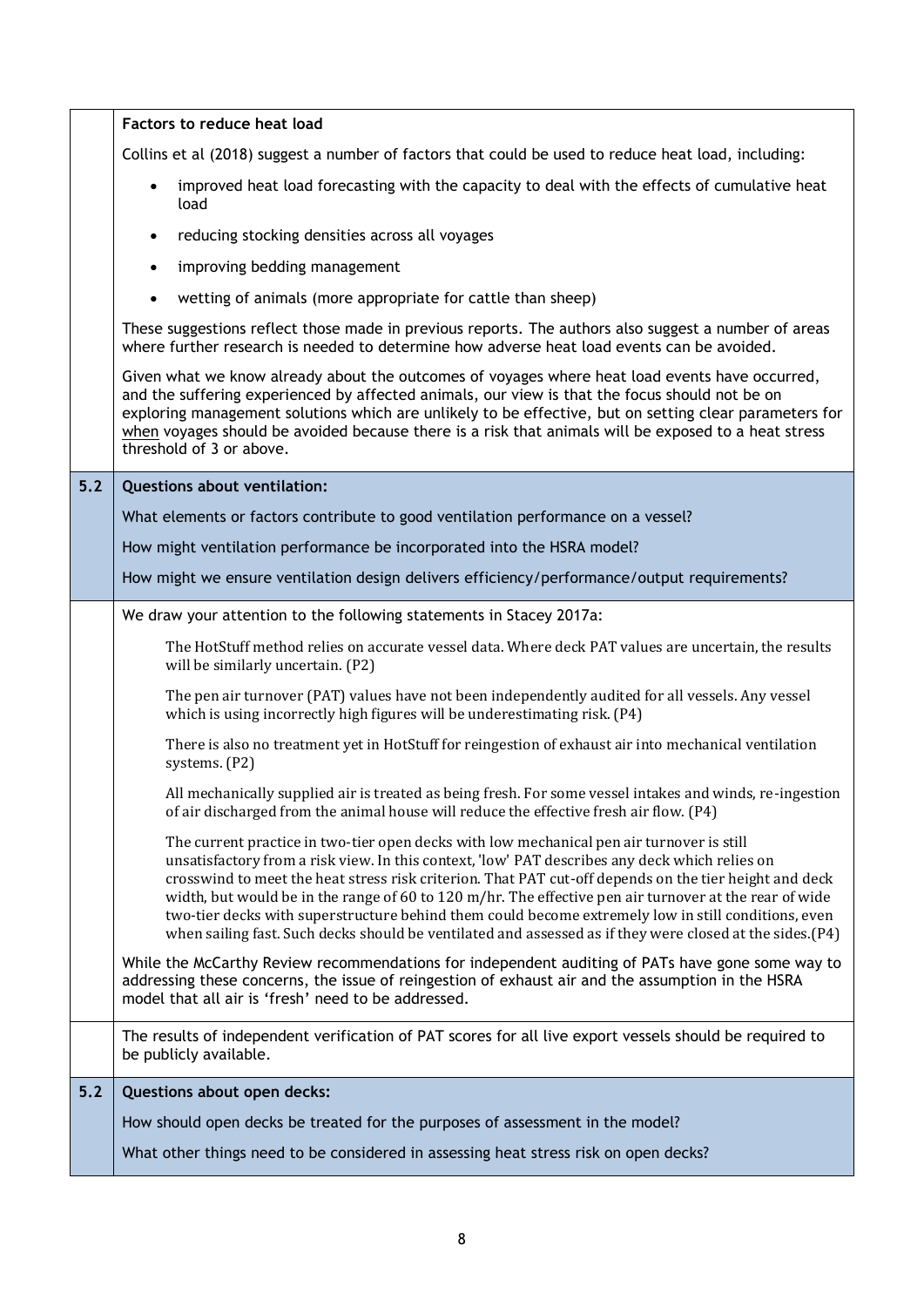| The results of industry funded modelling have already demonstrated that open decks should be<br>ventilated and assessed in terms of PAT as if they were closed.                                                                                                                                                                                                                                                                             |
|---------------------------------------------------------------------------------------------------------------------------------------------------------------------------------------------------------------------------------------------------------------------------------------------------------------------------------------------------------------------------------------------------------------------------------------------|
| The conclusions from Computational Fluid Dynamics (CFD) simulations performed as an initial<br>investigation of the natural ventilation on live sheep transport ships as reported by Stacey (2017a)<br>were:                                                                                                                                                                                                                                |
| The conditions on two-tier open decks sailing through still air will be very uneven, with excellent air<br>$\bullet$<br>exchange at the front, and very poor air exchange at the back.                                                                                                                                                                                                                                                      |
| For a deck with an obstruction (such as a bridge structure) at the rear, perhaps a half of the deck at<br>$\bullet$<br>the rear may have very poor air exchange. Note that this study has not considered bluff walls in<br>front of the animal housing. That case would give extremely poor results in still air.                                                                                                                           |
| For the rear half or so of two-tier open decks, forward movement and turbulent mixing down the<br>$\bullet$<br>sides of the vessel are not sufficient to generate air exchange equivalent to either a 5 or 7 knot cross<br>wind.                                                                                                                                                                                                            |
| The very uneven nature of air exchange due solely to forward vessel movement makes comparisons<br>to a single equivalent crosswind misleading. It would be preferable to categorise the areas of the<br>deck which may become unsafe in such conditions.                                                                                                                                                                                    |
| The risk of low still-air ventilation rates at the rear of large open decks is such that an<br>$\bullet$<br>individual assessment should be made of all vessel decks which cannot rely on fans alone to<br>achieve a PAT appropriate for their livestock and destination. This can obviously be avoided<br>by provision of appropriate levels of mechanical ventilation such that risk assessment need<br>not rely on the decks being open. |
| The following statements in Stacey 2017a provide further explanation:                                                                                                                                                                                                                                                                                                                                                                       |
| The wider the vessel and the lower the deck height, the harder it is for natural ventilation to effect the<br>necessary air exchange. Consequently, the vessels of primary interest at this stage are those which<br>have very wide open decks and in which each deck level is a double-tier deck that consists of two tiers<br>of sheep pens, each approximately 1.2 m in height.                                                          |
| A review of the effectiveness of air exchange while sailing in still air has indicated that the technique<br>should not be relied on for two-tier open decks. The resulting air exchange had previously been taken<br>as equivalent to a 5 knot crosswind, and more recently a 7 knot crosswind. For the rear half of two-tier<br>open decks, with superstructure behind the pens, the equivalent effective crosswind is close to zero.     |
| To manage heat stress risk, open decks should be ventilated and assessed as if they were<br>closed. No modelling was done for single-tier decks.                                                                                                                                                                                                                                                                                            |
| It is seen that sailing forward in still air is ineffective at generating air exchange for the rear half of<br>two-tier open decks. The equivalent effective crosswind toward the rear of the animal housing is not 7<br>knots or 5 knots, but close to zero.                                                                                                                                                                               |
| <b>Appendix B</b>                                                                                                                                                                                                                                                                                                                                                                                                                           |
| Selected Livecorp/MLA research and development projects                                                                                                                                                                                                                                                                                                                                                                                     |
| This Appendix summarises reports on the development of the HRSA model, it is not a full list of these<br>reports. Neither does it explain whether or when each iteration of the model was adopted (e.g. at<br>what point in time was each version adopted as part of the regulatory process).                                                                                                                                               |
| We urge the panel to include this information as it is apparent that there have been times when<br>important revisions have not been taken up by the industry - a situation that must be avoided in the<br>future.                                                                                                                                                                                                                          |
| Also, several of these reports have made recommendations for changes to the model - it would be<br>informative if these recommendations were be listed together with details of when the<br>recommendations were acted on.                                                                                                                                                                                                                  |